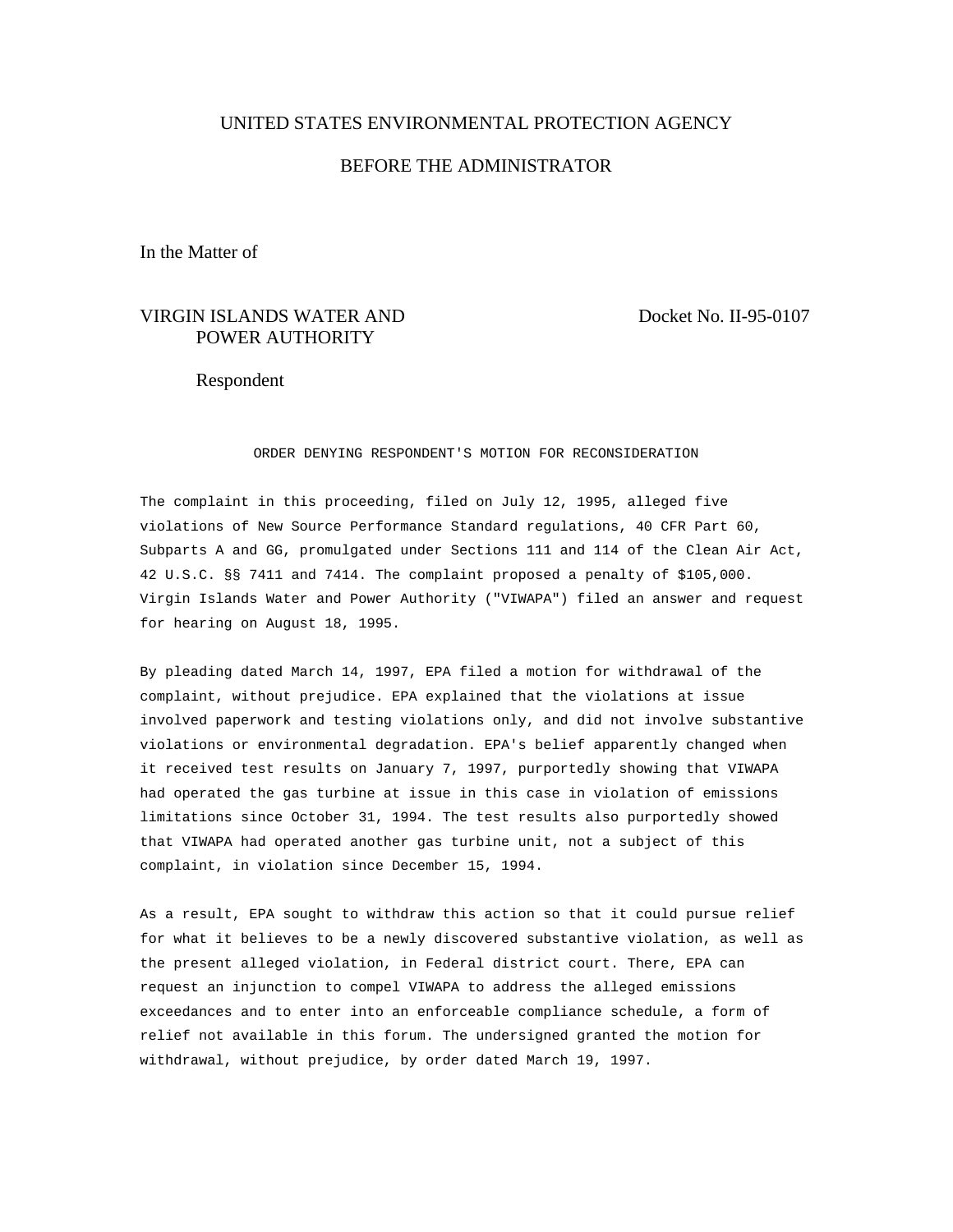By pleading dated March 28, 1997, VIWAPA filed an opposition to EPA's motion to withdraw the complaint without prejudice. This pleading will be construed as a motion for reconsideration of the March 19, 1997, order. VIWAPA asserts that the complaint should not have been withdrawn because respondent already has invested considerable effort and expense in these administrative proceedings and EPA has not provided adequate justification for withdrawal. VIWAPA further believes that this case is at a stage where it can, and should be, settled. Respondent additionally asserts that the issues presented here are wholly unrelated to the new claims described in EPA's motion. Finally, VIWAPA states that if the complaint is dismissed, it should be dismissed with prejudice.

#### Discussion

The Agency's Consolidated Rules of Practice governing this proceeding allow the complainant to withdraw the complaint, without prejudice, after the filing of the answer, upon motion granted by the judge. 40 CFR  $\S$  22.14(e). These procedural rules, however, do not elaborate upon when granting such a motion is appropriate. The Supreme Court has offered guidance, holding that "the right to dismiss is unqualified unless the dismissal would legally prejudice the defendants in some other way than by future litigation of the same kind." Jones v. S.E.C., 298 U.S. 1, 21 (1936).  $^{1/}$ 

The Second Circuit, in Zagano v. Fordham University, 900 F.2d 12 (2d Cir. 1990), cert. denied, 498 U.S. 899 (1990), delineated a number of factors that are relevant in determining whether a case has proceeded so far that dismissing it in order for the plaintiff to start a separate action would prejudice the defendant. The court stated: "Factors relevant to the consideration of a motion to dismiss without prejudice include the plaintiff's diligence in bringing the motion; any 'undue vexatiousness' on plaintiff's part; the extent to which the suit has progressed, including the defendant's effort and expense in preparation for trial; the duplicative expense of relitigation; and the adequacy of plaintiff's explanation for the need to dismiss." Zagano, 900 F.2d at 14.  $^{2/}$  See Phillips USA, Inc. v. Allflex USA, Inc., 77 F.3d 354, 358 (10th Cir. 1996), for similar discussion.

Respondent's position that the application of the Zagano factors supports a denial of EPA's motion is not persuasive. The Second Circuit's reasoning, in fact, supports complainant's position. First, EPA filed its motion within a reasonable time after it discovered new information concerning the respondent's gas turbines. Second, there is no evidence that bad faith motivated EPA's interest in seeking to withdraw this action. Complainant's decision to request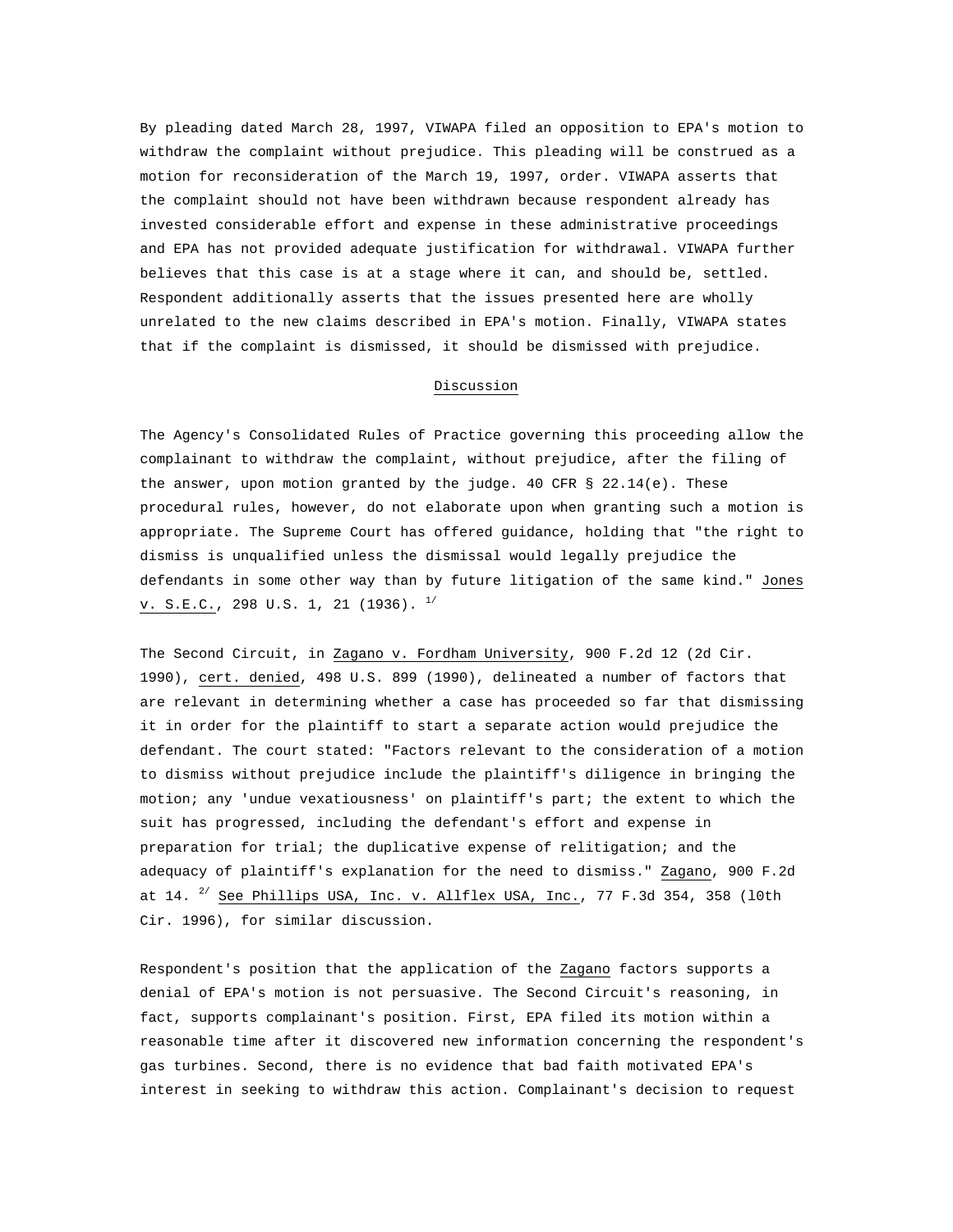withdrawal of this administrative action so that it could pursue a remedy for all of VIWAPA's alleged violations in the district court forum, where it may obtain both injunctive and civil penalty relief, is reasonable and will promote judicial economy.

Finally, respondent will experience little, if any, prejudice by the withdrawal of EPA's complaint. In that regard, this proceeding has not progressed very far, neither party has submitted a preheating exchange, and there are no outstanding motions. Indeed, this case has not even been set for hearing. Although VIWAPA may have invested time and expense meeting with EPA to clarify issues and to negotiate a possible settlement, the positions of the parties with regard to settlement apparently changed when EPA received results of emissions tests at VIWAPA's location. Therefore, even if this case continued, it appears that the parties' previous efforts at settlement would not have much influence in the resolution of the case. Also, respondent's expenses in arranging for further emissions testing and employing and training new personnel have little bearing on whether to allow EPA to withdraw the complaint. VIWAPA, in any event, would have been required to expend resources to ensure that its facility complies with environmental laws regardless of the outcome of this proceeding.

In sum, there is no evidence that the respondent in this case would be prejudiced by withdrawal of the complaint. VIWAPA's motion for reconsideration of the March 19, 1997, order granting EPA's motion for withdrawal of the complaint is, therefore, **denied**.

Carl C. Charneski

Administrative Law Judge

Dated: June 10, 1997

Washington, D.C.

<sup>1/</sup> The Court in Jones v. S.E.C. also noted an exception to this rule, namely, when "'the cause has proceeded so far that the defendant is in a position to demand on the pleadings an opportunity to seek affirmative relief and he would be prejudiced by being remitted to a separate action. Having been put to the trouble of getting his counter case properly pleaded and ready, he may insist that the cause proceed to a decree."' Id. at 20 (quoting Ex parte Skinner &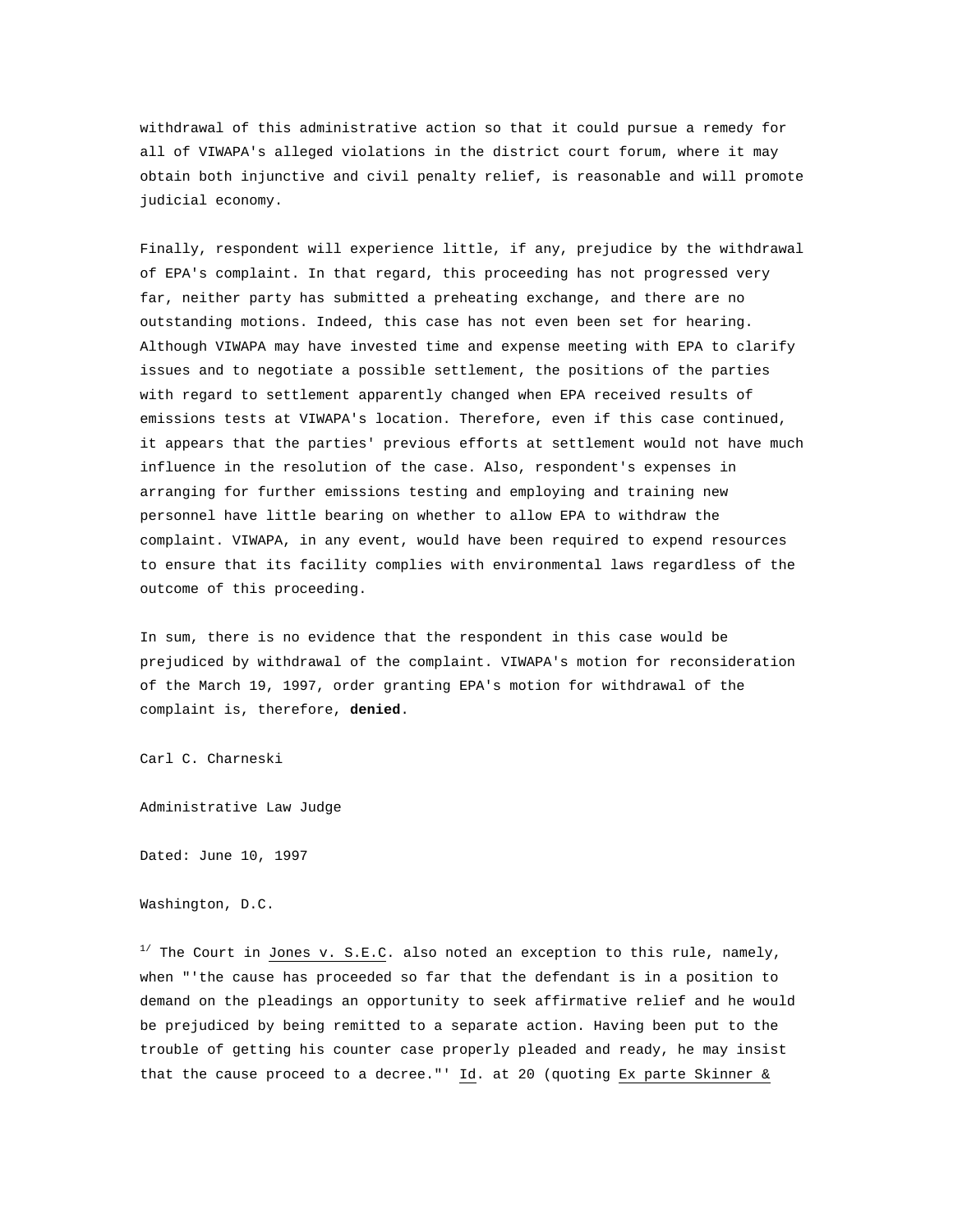Eddy Corp., 265 U.S. 86, 93-94 (1924). See Fed. R. Civ. P. 41(a)(2). This exception, however, is not applicable to the present case.

 $2^{2}$  Zagano involved a voluntary dismissal without prejudice pursuant to Rule  $41(a)(2)$ , Fed. R. Civ. P. Rule  $41(a)(2)$  dismissals are at the district court's discretion and will only be reviewed for an abuse of that discretion. Zagano, 900 F.2d at 14. Accord, D'Alto v. Dahon California, Inc., 100 F.3d 281, 283 (2d Cir. 1996).

#### **IN THE MATTER OF VIRGIN ISLANDS WATER AND POWER AUTHORITY**,

Respondent

Docket No. II-95-0107

### **Certificate of Service**

I certify that the foregoing Order, dated June 10, 1997, was sent this day in the following manner to the below addressees.

Original by Regular Mail to: Ms. Karen Maples

Regional Hearing Clerk

U.S. Environmental Protection

Agency, Region II

290 Broadway, 17th Floor

New York, NY 10007-1866

Copy by Regular Mail to:

Attorney for Complainant: John Dolinar, Esquire

Office of Regional Counsel

U.S. Environmental Protection